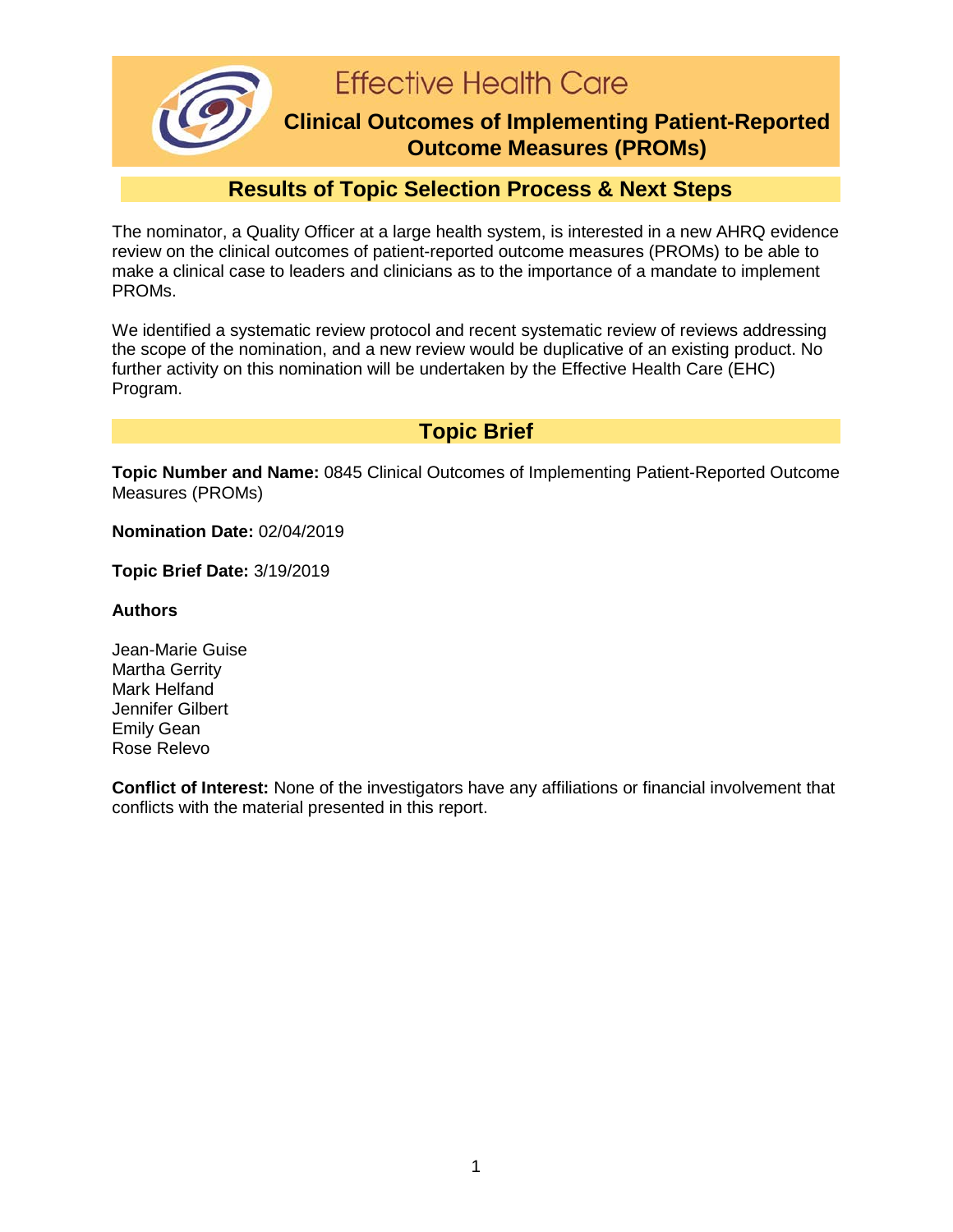# **Background**

Patient-reported outcome measures (PROMs) are tools used to measure patient-reported health status and quality of life. The tools are often questionnaires and generally measure either disease-specific symptoms or more global health status. PROMs were developed in the context of research, $^{1,2}$  $^{1,2}$  $^{1,2}$  and are now increasingly used in clinical care<sup>1, [3](#page-3-2)</sup>. The now large collection of PROMs are cataloged in a website, PROMIS, developed by the National Institutes of Health<sup>4</sup>. Further, the Department of Health and Human Services has recently prioritized initiatives supporting improved patient outcomes<sup>5</sup>. While the use of PROMs is expanding, the effectiveness of PROMs on patient health outcomes has not yet been established, and clinicians may be resistant to implement PROMs without evidence of their benefits to patient health and quality of life<sup>6</sup>. Additionally, with increased interest in PROM implementation, there is increased interest in knowledge about how to best implement PROMs in healthcare systems<sup>7</sup>.

#### **Nominator and Stakeholder Engagement**

The nominator, a quality officer at a large health system, submitted this topic on clinical outcomes of PROM implementation following participation in a Learning Health Systems panel funded by the Agency for Healthcare Research and Quality (AHRQ). We spoke to the nominator to clarify the key questions of interest and to discuss an in-process protocol and a recent completed systematic review pertaining to the nominated topic.

#### **Key Questions and PICOs**

The key questions for this nomination are:

- 1. What is the effectiveness of using PROMs for improving patient clinical outcomes? a) What are the harms to clinical outcomes of using PROMs?
- 2. What are the facilitators and barriers to implementing PROMs in healthcare systems?

To define the inclusion criteria for the key questions, we specify the population, interventions, comparators, and outcomes (PICO) of interest (Table 1).

| <b>Key Questions</b> | What is the effectiveness of using<br>PROMs for improving patient<br>clinical outcomes?<br>What are the harms to clinical<br>a)<br>outcomes of using PROMs? | What are the facilitators and barriers to<br>implementing PROMs in healthcare<br>systems? |
|----------------------|-------------------------------------------------------------------------------------------------------------------------------------------------------------|-------------------------------------------------------------------------------------------|
|                      | <b>Adult patients</b>                                                                                                                                       | N/A                                                                                       |
|                      | Use of PROMS for specific care<br>interventions                                                                                                             | N/A                                                                                       |
|                      | Any                                                                                                                                                         | N/A                                                                                       |
|                      | Pain, function, quality of life,<br>hospitalizations, morbidity/mortality                                                                                   | N/A                                                                                       |

**Table 1.** Key Questions and PICO

*Abbreviations: N/A=not applicable; PROM=patient-reported outcome measures*

## **Methods**

We assessed the nomination 0845 Clinical Outcomes of Implementing Patient-Reported Outcome Measures (PROMs)*,* for priority for a systematic review or other AHRQ EHC report with a hierarchical process using established selection criteria. Assessment of each criteria determined the need to evaluate the next one. See Appendix A for detailed description of the criteria.

1. Determine the *appropriateness* of the nominated topic for inclusion in the EHC program.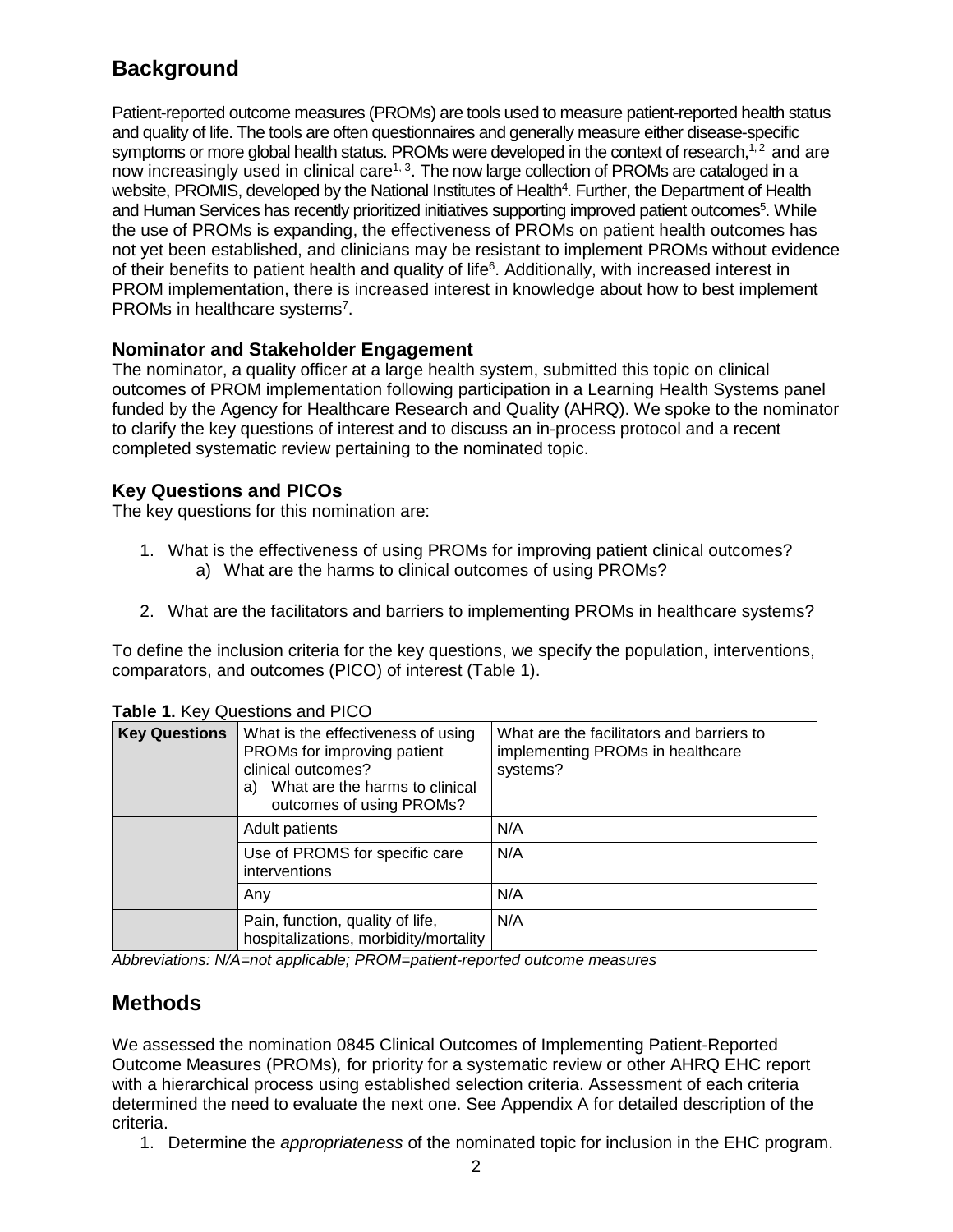- 2. Establish the overall *importance* of a potential topic as representing a health or healthcare issue in the United States.
- 3. Determine the *desirability of new evidence review* by examining whether a new systematic review or other AHRQ product would be duplicative.
- 4. Assess the *potential impact* a new systematic review or other AHRQ product.
- 5. Assess whether the *current state of the evidence* allows for a systematic review or other AHRQ product (feasibility).
- 6. Determine the *potential value* of a new systematic review or other AHRQ product.

#### **Appropriateness and Importance**

We assessed the nomination for appropriateness and importance.

#### **Desirability of New Review/Duplication**

We searched for high-quality, completed or in-process evidence reviews published in the last three years on the key questions of the nomination. See Appendix B for sources searched.

### **Results**

See Appendix A for detailed assessments of all EPC selection criteria.

#### **Appropriateness and Importance**

This is an appropriate and important topic. The Department of Health and Human Services (HHS) has recently prioritized initiatives supporting improved patient outcomes<sup>5</sup>. With the emphasis on improving patient outcomes, clinicians and health systems leaders will be working to implement the use of PROMs, but may be hesitant to do so without evidence that the use of PROMs will influence patients' quality of life. [6](#page-3-5)

#### **Desirability of New Review/Duplication**

A new evidence review would be duplicative of an existing evidence review. We located a protocol addressing the first key question regarding the effectiveness of PROMs on clinical outcomes with a proposed start date of February 2019<sup>2</sup>. Further, we identified a 2018 systematic review of reviews addressing the barriers and facilitators of implementation of PROMs<sup>7</sup>.

| <b>Key Question</b>             | Duplication (2/2016-2/2019)                                      |
|---------------------------------|------------------------------------------------------------------|
| KQ 1: What is the effectiveness | Total number of identified systematic reviews: 1                 |
| of using PROMs to improve       | AHRQ EPC: 0                                                      |
| clinical outcomes?              | Cochrane: 0                                                      |
| a. What are the harms to        | VA ESP: 0<br>$\bullet$                                           |
| clinical outcomes of using      | <b>PROSPERO Database (International Prospective</b><br>$\bullet$ |
| PROM <sub>s</sub> ?             | Register of Systematic Reviews and Protocols): 1 <sup>2</sup>    |
| KQ 2: What are the facilitators | Total number of identified systematic reviews: 1 systematic      |
| and barriers to implementing    | review of reviews, 0 systematic reviews                          |
| PROMs in healthcare systems?    | AHRQ EPC: 0                                                      |
|                                 | Cochrane: 0                                                      |
|                                 | VA ESP: 0<br>$\bullet$                                           |
|                                 | Other: $1^7$                                                     |

|  |  | Table 2. Key Questions and Results for Duplication |
|--|--|----------------------------------------------------|
|--|--|----------------------------------------------------|

*Abbreviations:* AHRQ=Agency for Healthcare Research and Quality; EPC=Evidence-based Practice Center; KQ=Key Question; PROM=Patient-reported outcome measure; VA ESP=Veterans Administration Evidence Synthesis Program

## **Summary of Findings**

• Appropriateness and importance: The topic is both appropriate and important.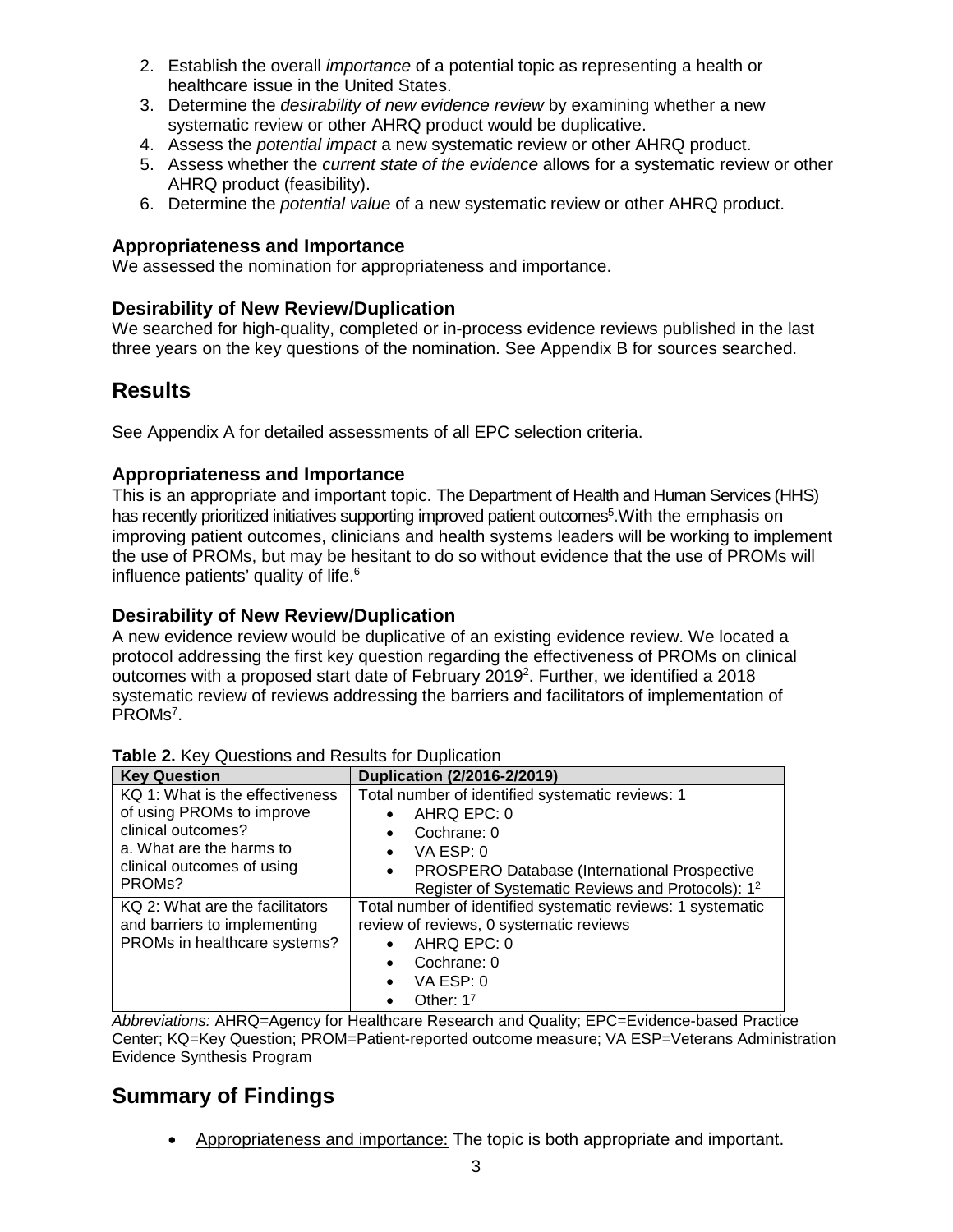• Duplication: A new review would be duplicative of a protocol registered in PROSPERO.

## **References**

- <span id="page-3-0"></span>1. Bausewein C, Simon ST, Benalia H, et al. Implementing patient reported outcome measures (PROMs) in palliative care--users' cry for help. Health Qual Life Outcomes. 2011 Apr 20;9:27. doi: 10.1186/1477-7525-9-27. PMID: 21507232.
- <span id="page-3-1"></span>2. Stamm T, Mosor E, Maisa O, et al. Systematic review on whether the use of patientreported outcome measures improves patient outcomes. PROSPERO. 2019. http://www.crd.york.ac.uk/PROSPERO/display\_record.php?ID=CRD4201912030
- <span id="page-3-2"></span>3. Black N. Patient reported outcome measures could help transform healthcare. BMJ : British Medical Journal. 2013;346:f167. doi: 10.1136/bmj.f167.
- <span id="page-3-3"></span>4. Health Measures. PROMIS. http://www.healthmeasures.net/index.php?option=com\_content&view=category&layout= blog&id=147&Itemid=806
- <span id="page-3-4"></span>5. Achieving Meaningful Measurement In Medicare. Health Affairs Blog. August 15, 2018.
- <span id="page-3-5"></span>6. Fung CH, Hays RD. Prospects and challenges in using patient-reported outcomes in clinical practice. Qual Life Res. 2008 Dec;17(10):1297-302. doi: 10.1007/s11136-008- 9379-5. PMID: 18709564.
- <span id="page-3-6"></span>7. Foster A, Croot L, Brazier J, et al. The facilitators and barriers to implementing patient reported outcome measures in organisations delivering health related services: a systematic review of reviews. J Patient Rep Outcomes. 2018 Dec;2:46. doi: 10.1186/s41687-018-0072-3. PMID: 30363333. https://www.ncbi.nlm.nih.gov/pubmed/30363333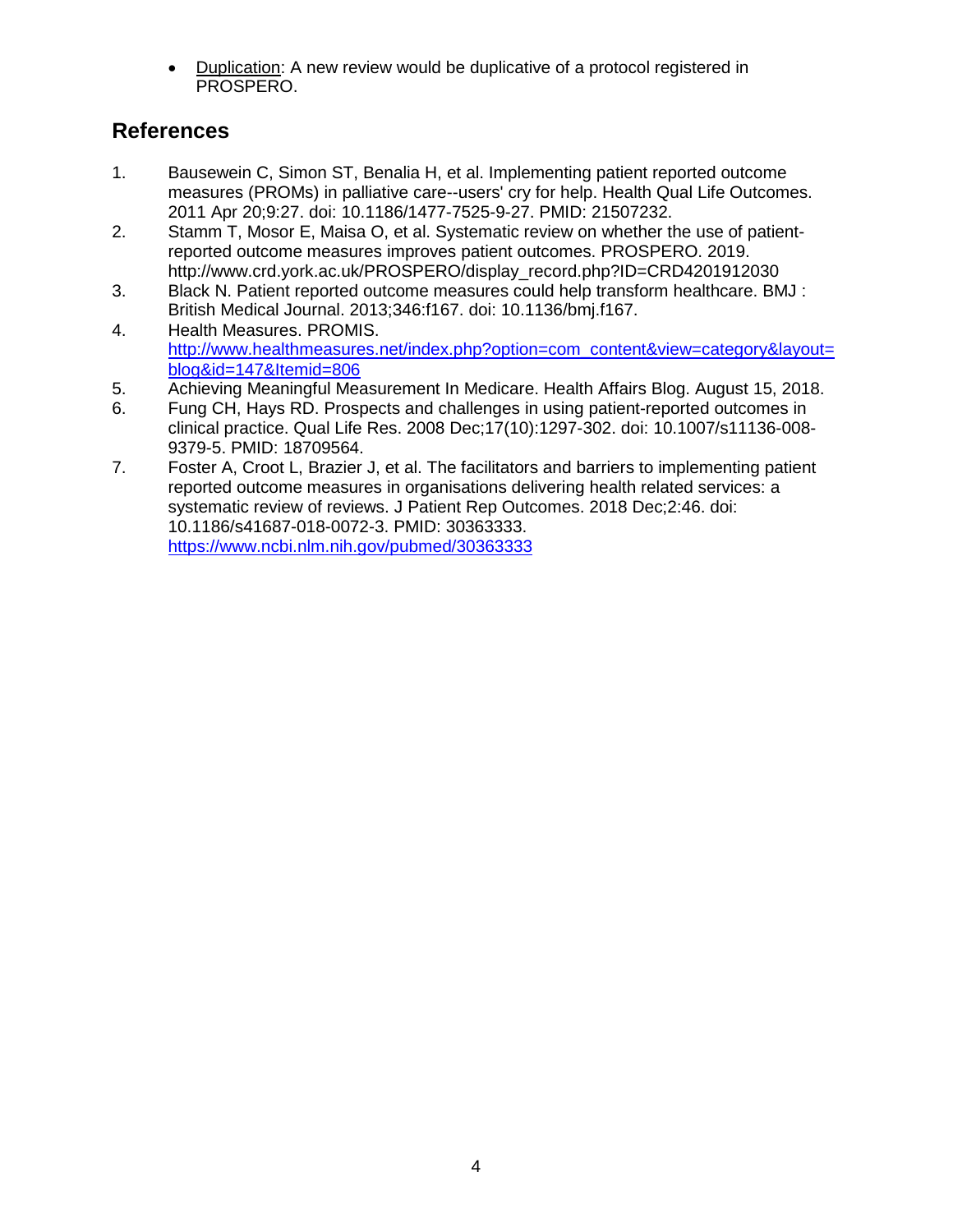# **Appendix A. Selection Criteria Assessment**

| <b>Selection Criteria</b>                                                                                                                                                       |                                                                                                                                                                                                                                                                                                                           |
|---------------------------------------------------------------------------------------------------------------------------------------------------------------------------------|---------------------------------------------------------------------------------------------------------------------------------------------------------------------------------------------------------------------------------------------------------------------------------------------------------------------------|
|                                                                                                                                                                                 |                                                                                                                                                                                                                                                                                                                           |
| 1a. Does the nomination represent a health care<br>drug, intervention, device, technology, or health<br>care system/setting available (or soon to be<br>available) in the U.S.? | Yes. PROMs are available in the U.S. and the<br>National Institutes of Health developed an online<br>collection of PROMs, PROMIS <sup>4</sup> .                                                                                                                                                                           |
| 1b. Is the nomination a request for a systematic<br>review?                                                                                                                     | Yes. This is a request for a systematic review.                                                                                                                                                                                                                                                                           |
| 1c. Is the focus on effectiveness or comparative<br>effectiveness?                                                                                                              | Yes. Key Question 1 addresses effectiveness of<br>PROMs on clinical outcomes.                                                                                                                                                                                                                                             |
| 1d. Is the nomination focus supported by a logic<br>model or biologic plausibility? Is it consistent or<br>coherent with what is known about the topic?                         | Yes. This is consistent with what is known about<br>the topic.                                                                                                                                                                                                                                                            |
|                                                                                                                                                                                 |                                                                                                                                                                                                                                                                                                                           |
| 2a. Represents a significant disease burden; large<br>proportion of the population                                                                                              | Patient outcomes are a focus of initiatives of the<br>federal government, and the use of PROMs for a<br>range of health conditions is increasing in<br>healthcare systems <sup>3, 5</sup> .                                                                                                                               |
| 2b. Is of high public interest; affects health care<br>decision making, outcomes, or costs for a large<br>proportion of the US population or for a vulnerable<br>population     | Yes. Patient outcomes are a focus of initiatives of<br>the federal government and the use of PROMs for<br>a range of health conditions is increasing in<br>healthcare systems <sup>3, 5</sup> .                                                                                                                           |
| 2c. Represents important uncertainty for decision<br>makers                                                                                                                     | Yes. Health system leaders are beginning to<br>implement PROMs and need evidence that the<br>implementation of PROMs will improve patient<br>clinical outcomes and need guidance on the<br>facilitators and barriers to implementing the<br>PROMs <sup>5, 6</sup> .                                                       |
| 2d. Incorporates issues around both clinical<br>benefits and potential clinical harms                                                                                           | Yes. This topic incorporates benefits and harms of<br>introducing the use of PROMs.                                                                                                                                                                                                                                       |
| 2e. Represents high costs due to common use,<br>high unit costs, or high associated costs to<br>consumers, to patients, to health care systems, or<br>to payers                 | There may be costs associated with healthcare<br>systems implementing changes to incorporate<br>PROMs on a large scale <sup>6</sup> .                                                                                                                                                                                     |
|                                                                                                                                                                                 |                                                                                                                                                                                                                                                                                                                           |
| 3. Would not be redundant (i.e., the proposed<br>topic is not already covered by available or soon-<br>to-be available high-quality systematic review by<br>AHRQ or others)     | We identified a protocol registered in PROSPERO<br>that addresses the question of the effectiveness of<br>PROMs on improving clinical outcomes <sup>2</sup> . We also<br>identified a 2018 completed systematic review of<br>reviews that addresses the facilitators and barriers<br>to implementing PROMs <sup>7</sup> . |

*Abbreviations:* AHRQ=Agency for Healthcare Research and Quality; KQ=Key Question; PROM=Patientreported outcome measure